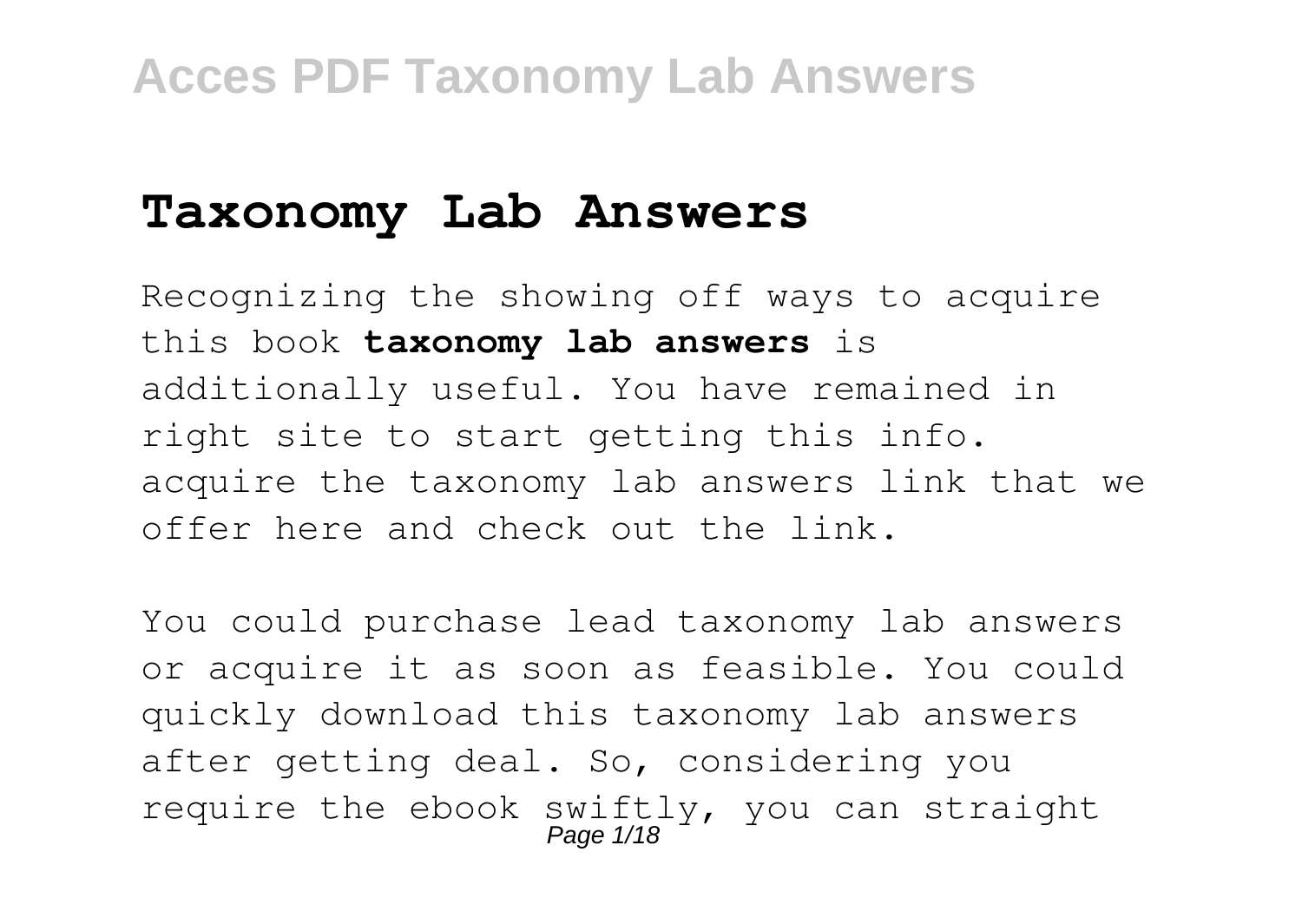acquire it. It's as a result extremely easy and appropriately fats, isn't it? You have to favor to in this space

*Taxonomy Lab Review* **Caminalcules Instructions by Susan Price** Taxonomy Lab - Dichotomous Keys Taxonomy: Life's Filing System - Crash Course Biology #19 Alien Taxonomy Lab Taxonomy Lab Exercise Part 1 - Classification of Footwear Dichotomous Keys: Identification Achievement Unlocked Taxonomy Lab Intro *Classification Lab Classification* Lab 2 Taxonomy Experiments (Part 1 of 2) Prokaryotic vs. Eukaryotic Cells (Updated) Page 2/18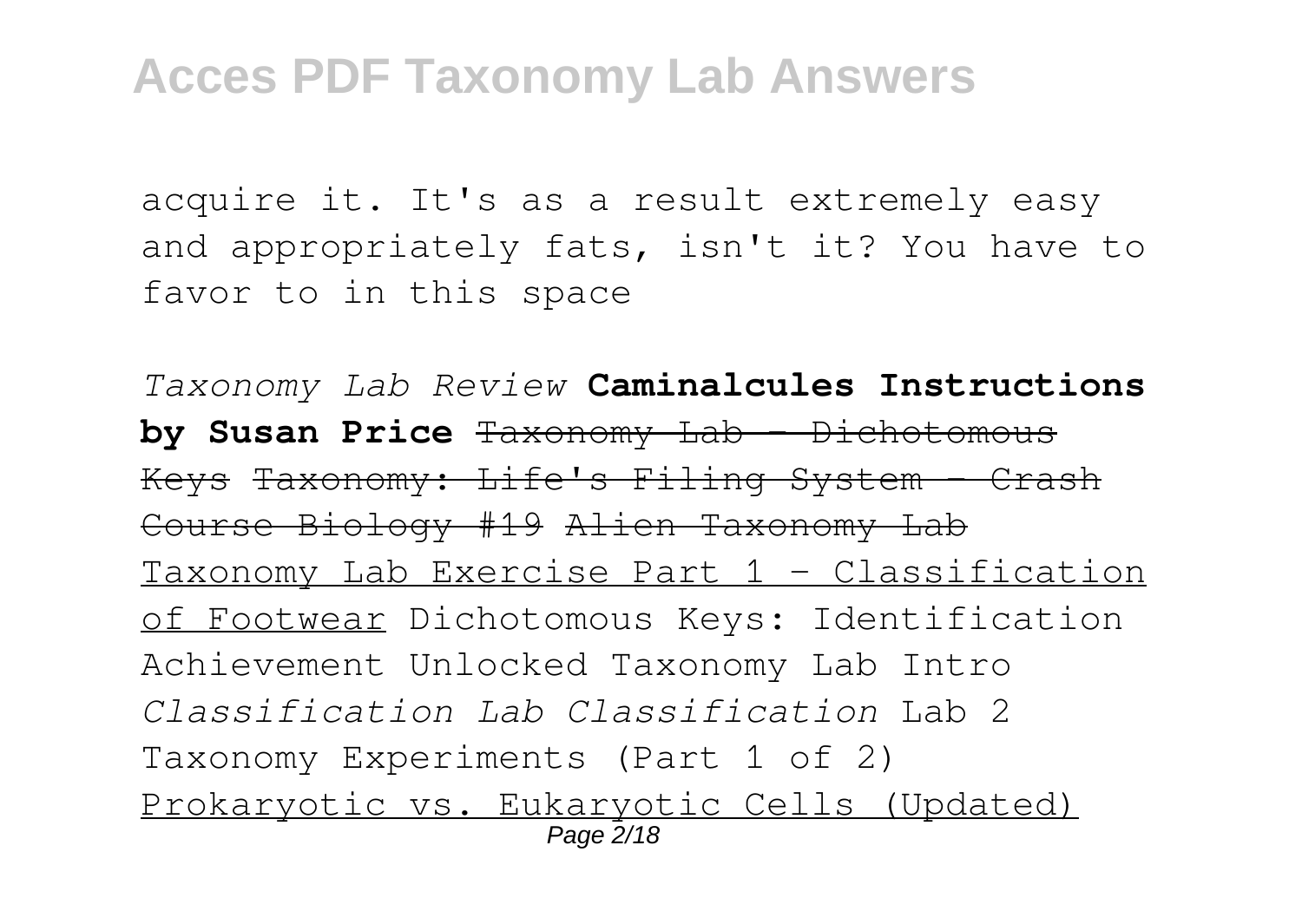**What is a Lab Notebook?!** Chi Square Tests and Genetic Crosses

3.4 The Law of the Classification of Sciences How Are Organisms Classified? | Evolution | Biology | FuseSchool BIOLOGY 10 - Basic Microscope Setup and Use Cladogram **Animal Classification Lab Lesson Plan Example Activity.** Making a dichotomous key Speciation *Plant Classification | Evolution | Biology | FuseSchool* **Biology 112 Classification Lab Intro** Classification Lab **Taxonomy of Bacteria: Identification and Classification Classification of Plant Leaves I Dichotomous Key I Lab Activity I Flip Learning I Science** Page 3/18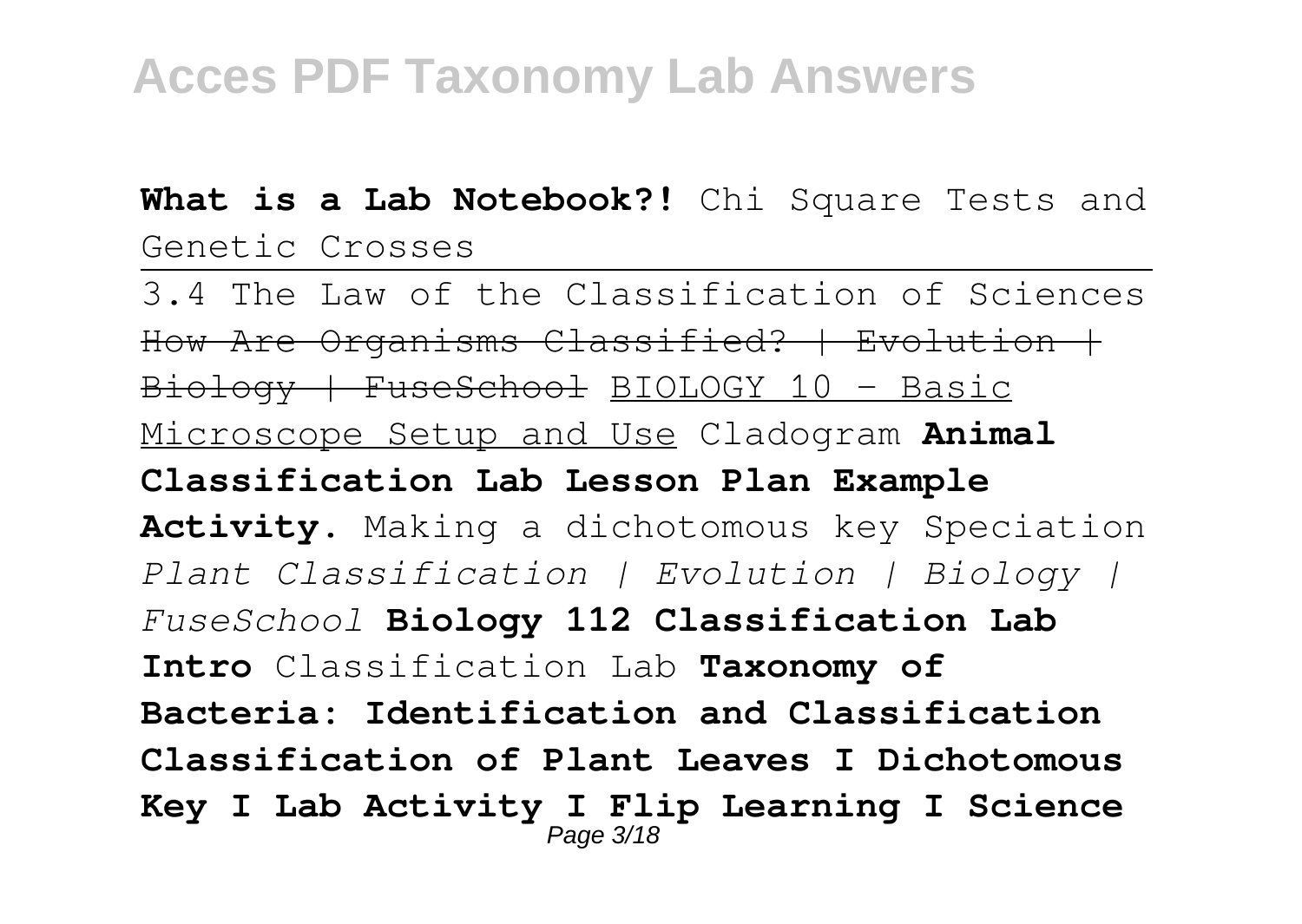**Alon** *Biology: Cell Structure I Nucleus Medical Media* NAU Bio 182 Lab 1 - Taxonomy and Microscopy Classification system (Taxonomy) | Biology Biological Classification of Marine Organisms LAB 2

#### **Taxonomy Lab Answers**

This contains 100% correct material for UMUC Biology 103 LAB06. However, this is an Answer Key, which means, you should put it in your own words. Here is a sample for the Pre lab questions answered: Pre-Lab Questions . 1. Use the following classifications to determine which organism is least related out of the three. Explain your rationale. (1 pts) Page 4/18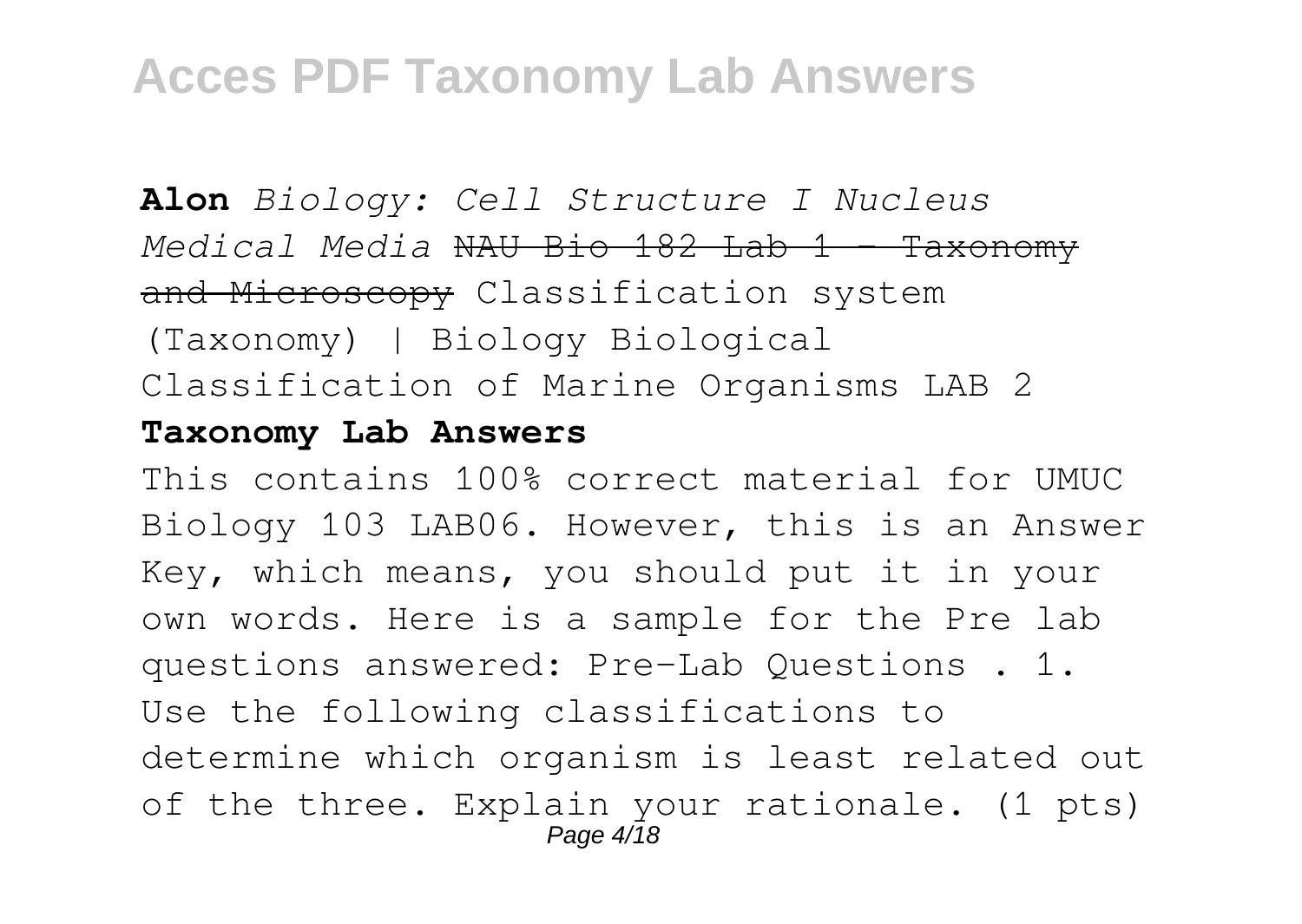#### **Umuc biology 102 / 103 lab 6: taxonomy answer key ...**

Read Book Taxonomy Lab Answers Taxonomy Lab Answers Because the diversity of life on Earth is so vast, biologists use a general system of classification and naming organisms (taxonomy) to track and organize species based on evolutionary relatedness. The broadest taxon is the domain; organisms belong to one of the three domains (Bacteria, Archaea, and

#### **Taxonomy Lab Answers - perigeum.com** Page 5/18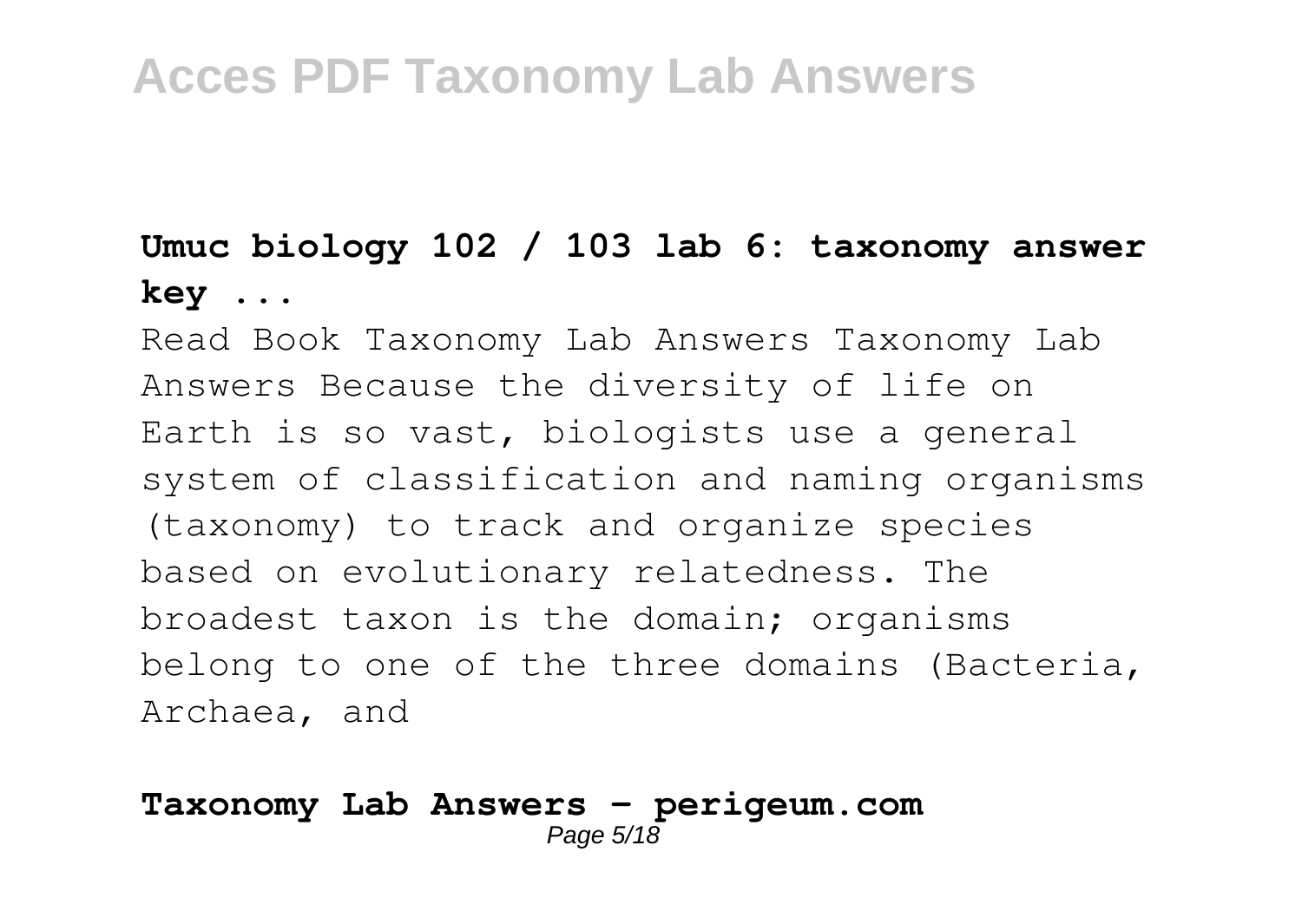Taxonomy Lab ANSWERS - Kingdom Classification Taxonomy The... This preview shows page  $1 - 2$ out of 3 pages. Kingdom Classification - Taxonomy The purpose of this lab is to classify organisms into their respective Kingdoms based on their physical and behavioral characteristics. For the purpose of this lab, the Kingdom Monera has been split into Archaebacteria and Eubacteria.

#### **Taxonomy Lab ANSWERS - Kingdom Classification Taxonomy The ...**

Best Answer only explain taxonomy :what is lab6 i.e means taxonomy. In biology, the Page 6/18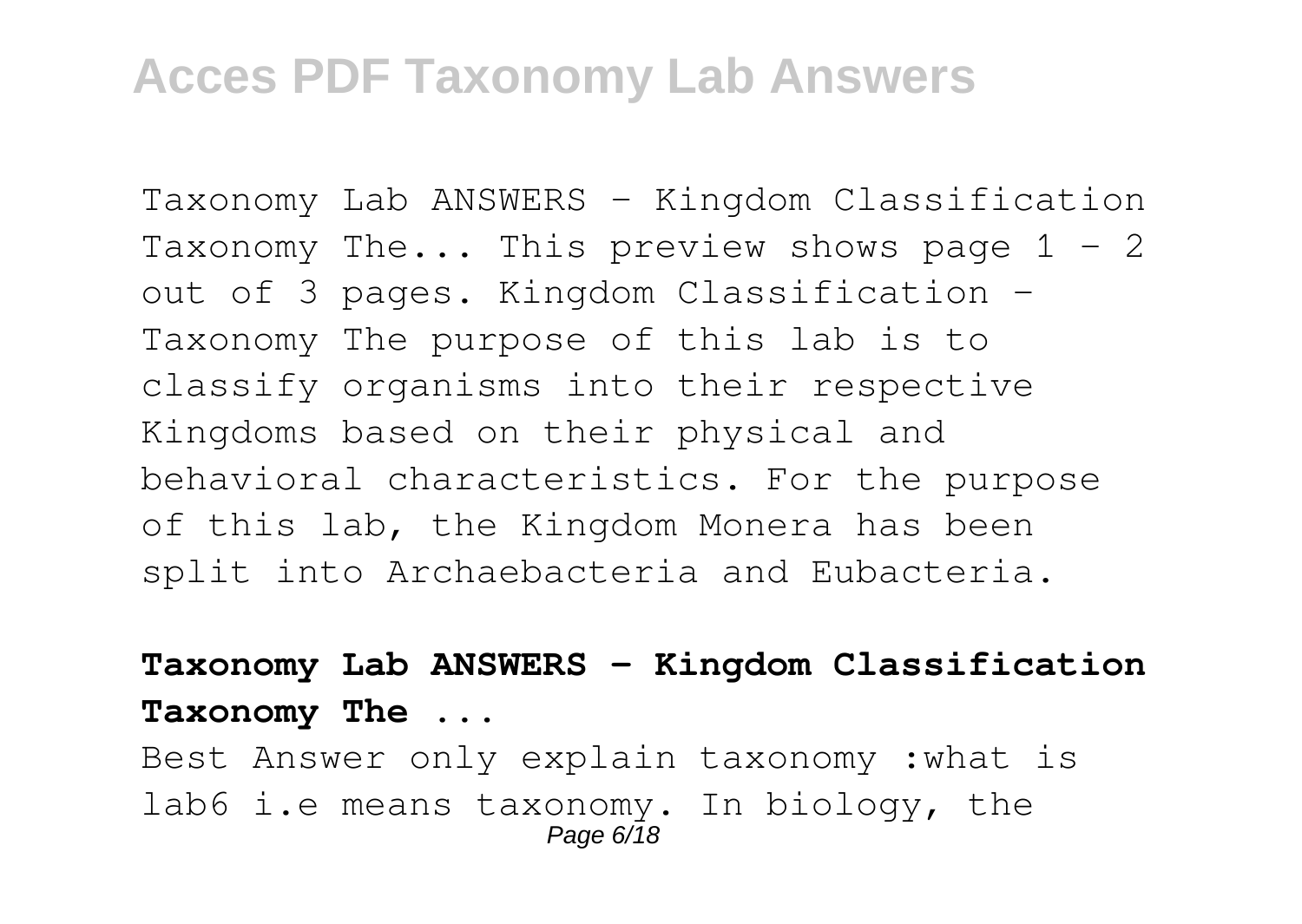classification of organisms into a hierarchy of groupings, from the general to the particular, that reflect evolutionary and u view the full answer

**Solved: Answers To Taxonomy Lab 6 | Chegg.com** Because the diversity of life on Earth is so vast, biologists use a general system of classification and naming organisms (taxonomy) to track and organize species based on evolutionary relatedness. The broadest taxon is the domain; organisms belong to one of the three domains (Bacteria, Archaea, and Eukarya). Within the domains are Page 7/18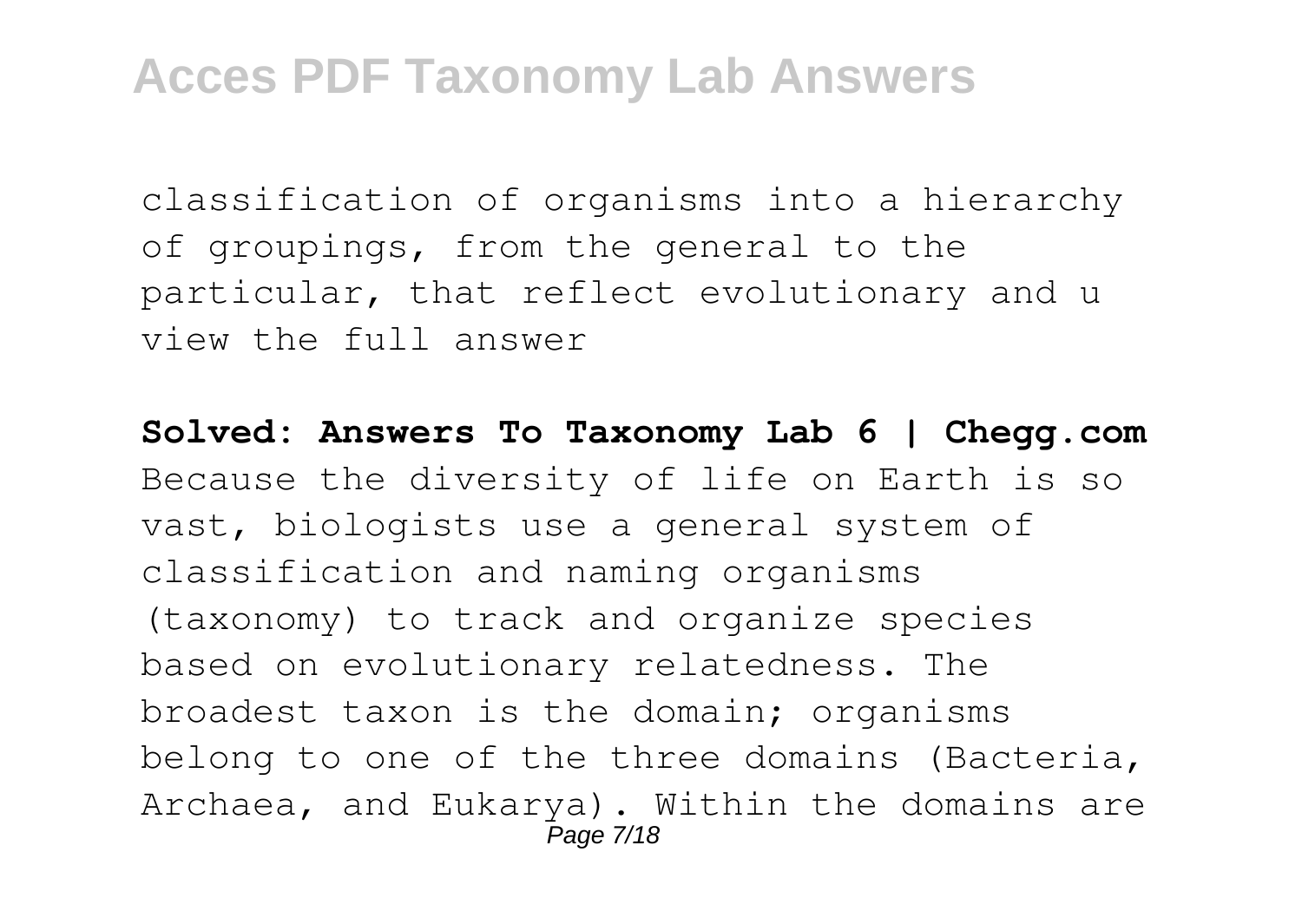increasingly specific taxa, usually following the order in the table below.

#### **Lab 2: Taxonomy - Biology LibreTexts**

Learn biology 2 lab taxonomy with free interactive flashcards. Choose from 500 different sets of biology 2 lab taxonomy flashcards on Quizlet.

#### **biology 2 lab taxonomy Flashcards and Study Sets | Quizlet**

Classification Simulation Lab Purpose: To compare and contrast the various characteristics of each of the six kingdoms Page 8/18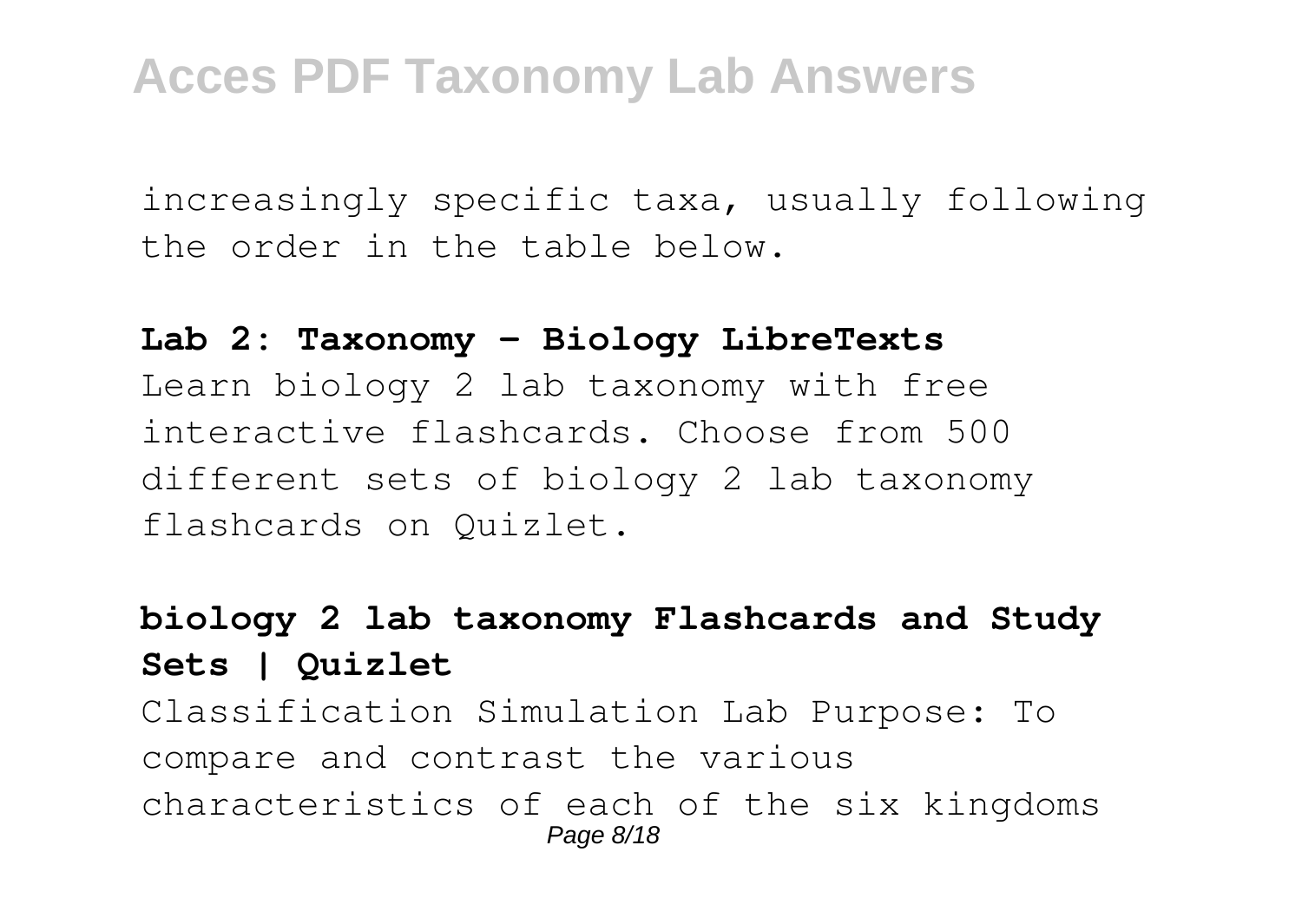and to attempt to classify organisms into their correct kingdom based on a set of distinguishing characteristics. Materials: computer and internet access. Procedure: 1. Click on the following link to open the virtual lab: 2. Carefully read the instruction on the bar on the ...

#### **Classification Simulation Lab.docx - Classification ...**

Taxonomy Simulation Lab. Purpose: To compare and contrast the various characteristics of each of the six kingdoms and to attempt to classify organisms into their correct kingdom Page 9/18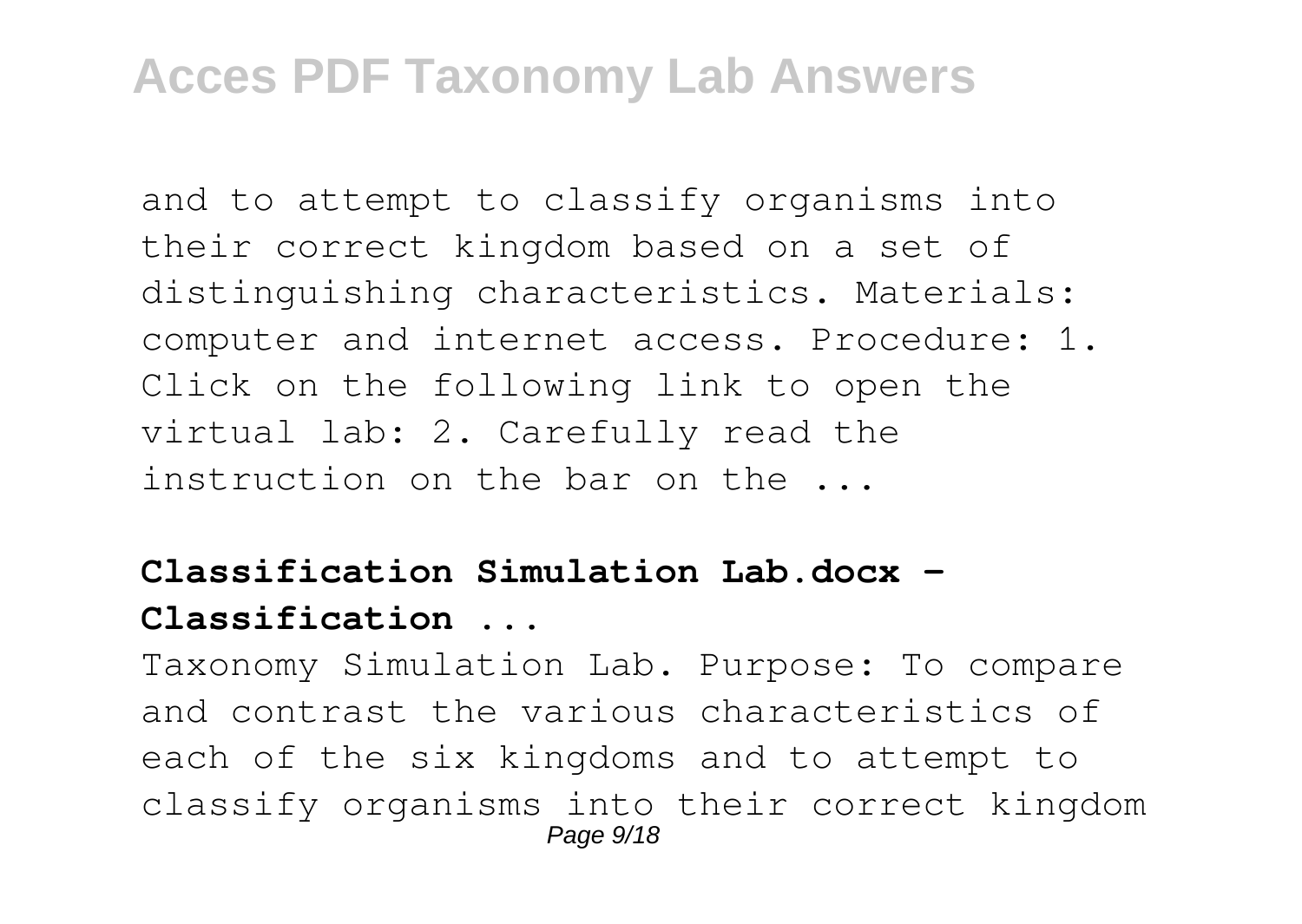based on a set of distinguishing characteristics. ... Answer the questions in full sentences.

#### **Classification Simulation Lab**

The 8 levels of classification, most broad to most specific. answer choices. Domain, Genus, Family, Order, Class, Phylum, Kingdom, Species. Domain, Species, Kingdom, Genus, Phylum, Family, Class, Order. Domain, Kingdom, Phylum, Class, Order, Family, Genus, Species.

#### **Classification and Taxonomy | Other Quiz -** Page 10/18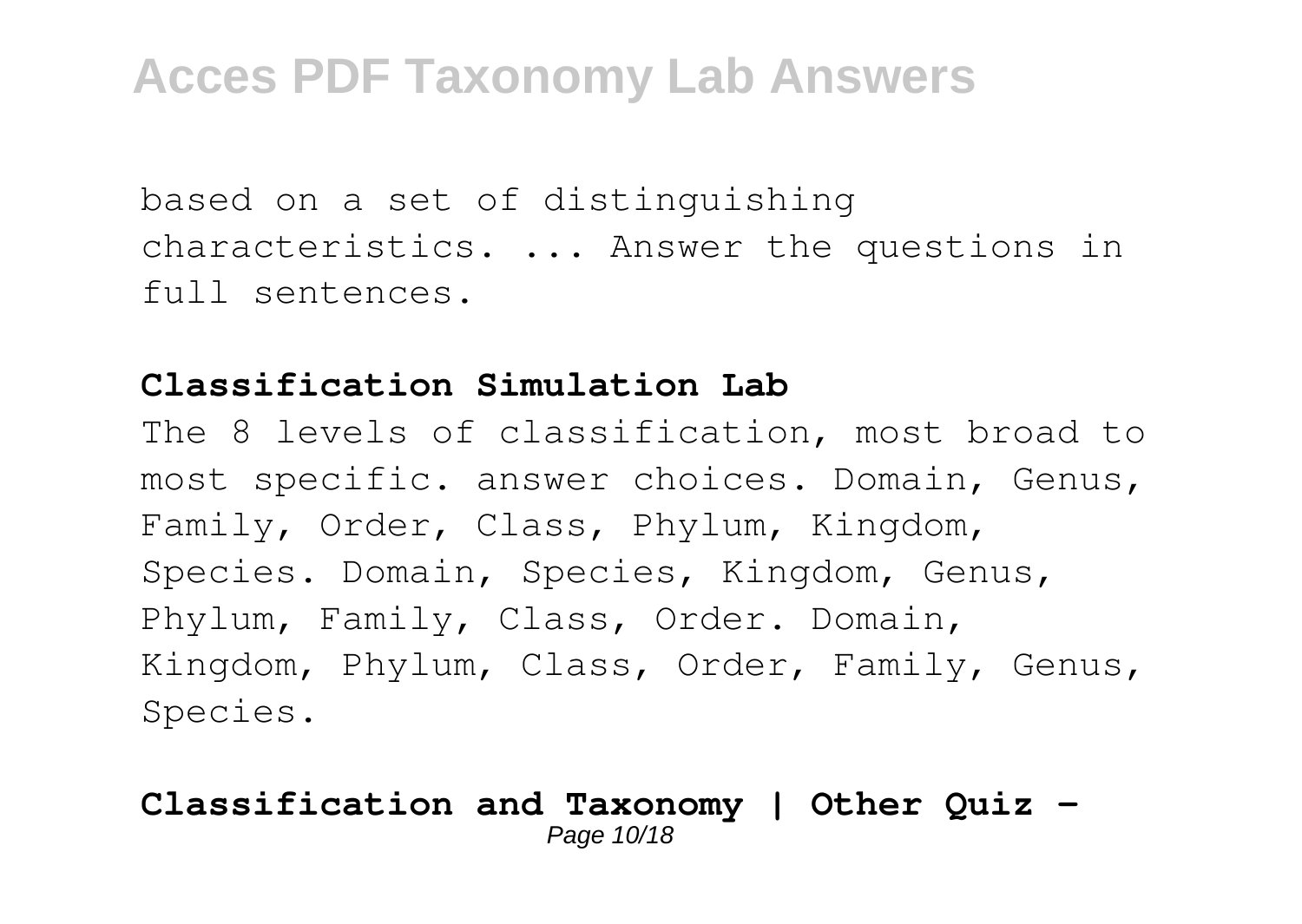#### **Quizizz**

Taxonomy. Interpreting Graphics – uses a map to show groups of animals and how they are related; such as canines, felines, carnivores..etc Practice with Taxonomy and Classification: reinforcement activity, focuses on kingdoms and scientific names. Dichotomous Keys (Norns) – practice using keys, imaginary "creatures" from an old computer ...

#### **Evolution & Taxonomy - The Biology Corner** Biology 102/103 Lab 6: Taxonomy Pre-Lab Questions Pre-Lab Questions Use the following Page 11/18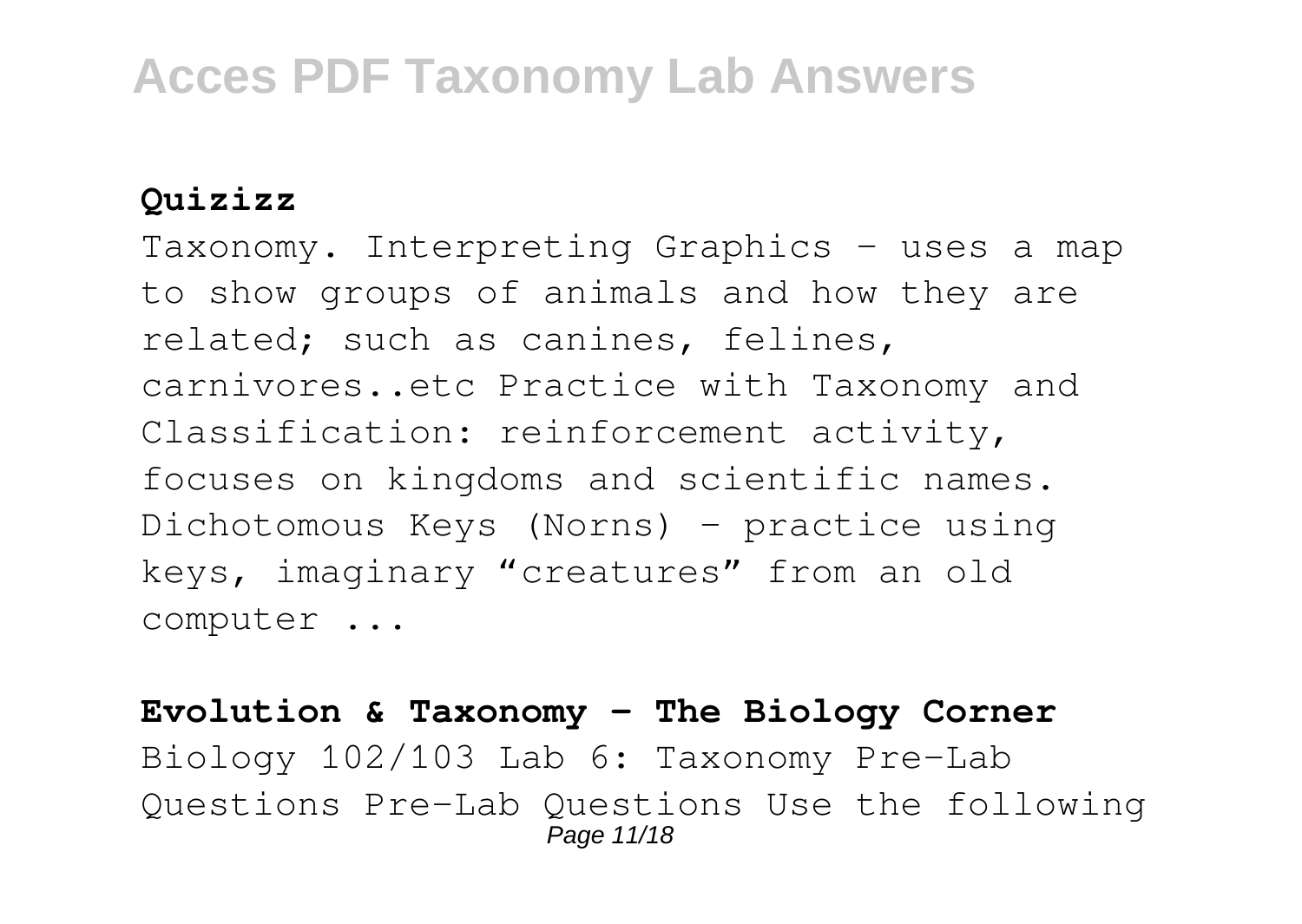classifications to determine which - Answered by a verified Tutor We use cookies to give you the best possible experience on our website.

#### **Biology 102/103 Lab 6: Taxonomy Pre-Lab Questions Pre-Lab ...**

We use this lab in Patterns and Processes, Evolution of Past & Present Ecosystems, and Tropical Marine Ecology.This exercise illustrates the creativity involved in taxonomy and the roles form and function, ancestral traits and derived characters play in generating classification schemes. Page 12/18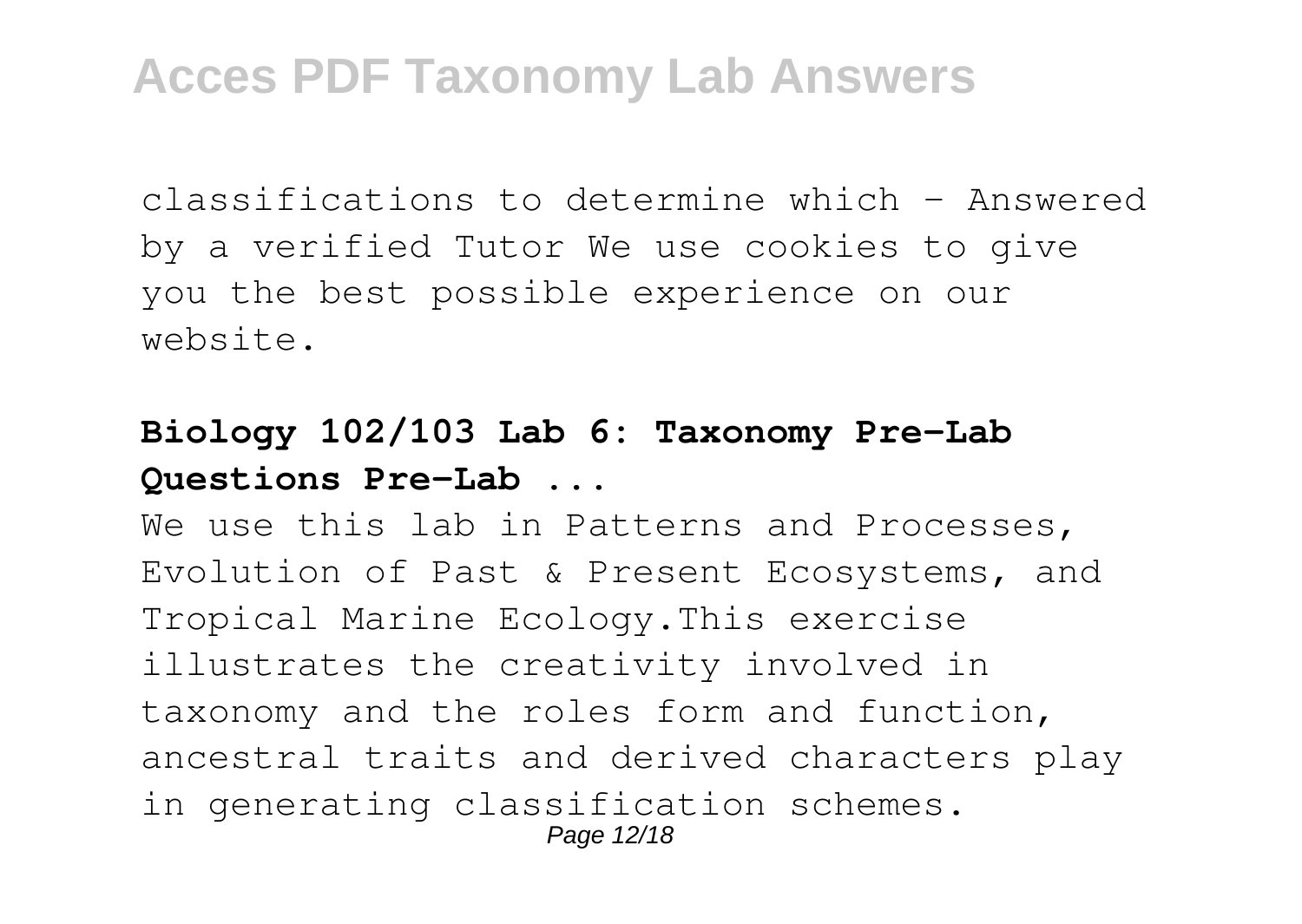#### **Taxonomy Lab: An exercise in taxonomy, evolution, and ...**

TAXOMONY LAB - Classification of Living Things. Taxonomy (from Greek taxis meaning arrangement or division and nomos meaning law) is the science of classification according to a pre-determined system, with the resulting catalog used to provide a conceptual framework for discussion, analysis, or information retrieval.

#### **Bio 10 Biology Lab TAXONOMY LAB - Sacramento State**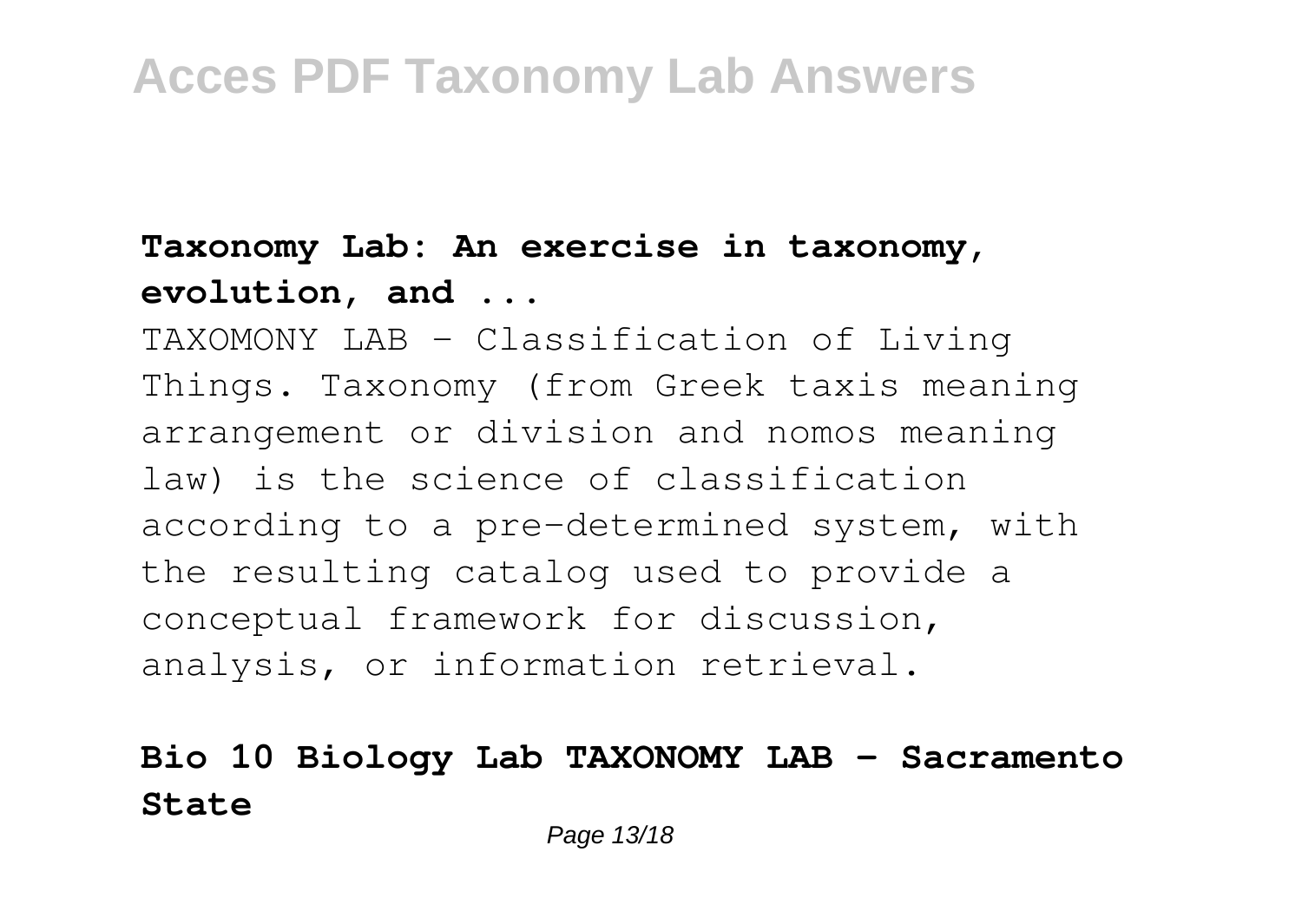Lab 6: Taxonomy INSTRUCTIONS: On your own and without assistance, complete this Lab 6 Answer Sheet electronically and submit it via the Assignments Folder by the date listed in the Course Schedule (under Syllabus). Answer ALL questions in your own words. If a direct quote is needed, put the words in quotation marks and cite the source.

**Biology 102/103 - Lab 6 Taxonomy - 00393392** NAME Goals of this lab: The goal of the lab is to become familiar with taxonomy and the use of analytical keys. Taxonomy is the field of biological classification. Classification Page 14/18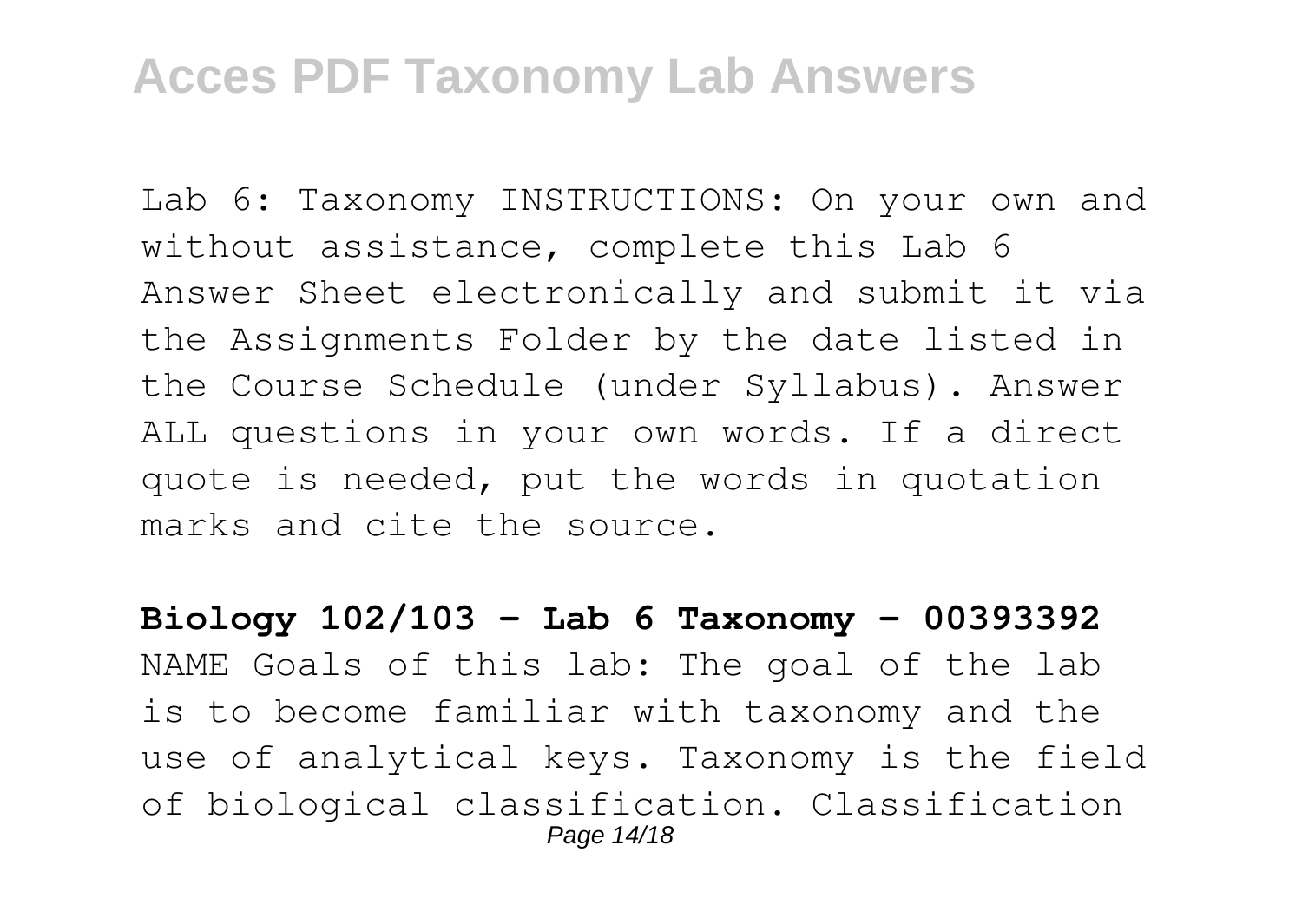is naming and organizing things. With millions of different organisms identified so far, it is impossible for anyone to know them all.

#### **Solved: NAME Goals Of This Lab: The Goal Of The Lab Is To ...**

Taxonomy Lab AnswersGuppy – uses pbs site that models sexual selection in guppies, students fill out data table and answer questions Sex and the Single Guppy – advanced, lab report required and the lab is more open-ended, and allows for more exploration Evolution Lab – simulator models Page 15/18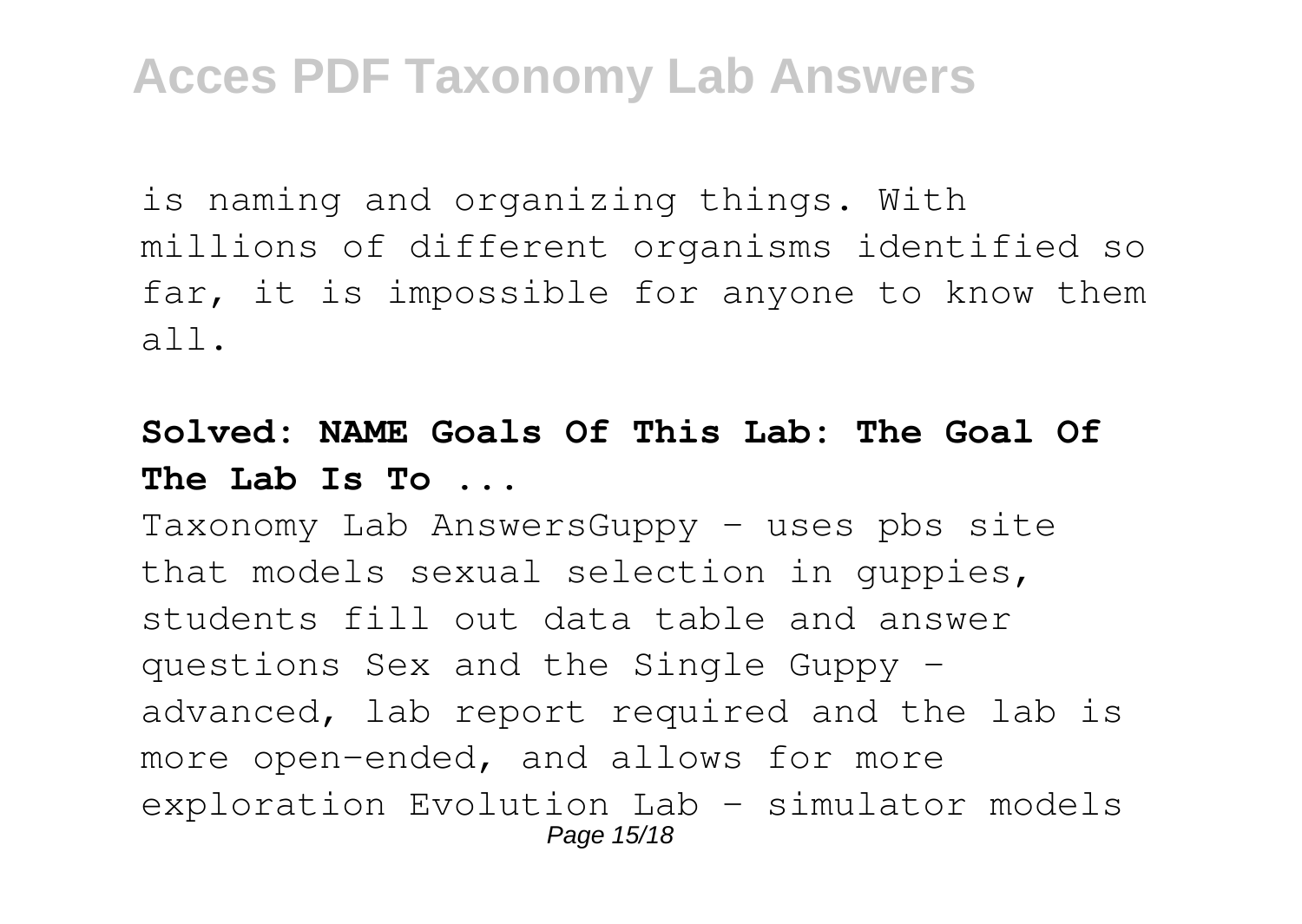mutation rates and

#### **Taxonomy Lab Answers infraredtraining.com.br**

Lab 6: Taxonomy. ANSWER KEY. Pre-Lab Questions. 1. Use the following classifications to determine which organism is least related out of the three. Explain your rationale. (1 pts) The Eastern Newt is the least related organism out of the three. While all three are classified into the same domain, kingdom, phylum and class the Eastern Newt is in ...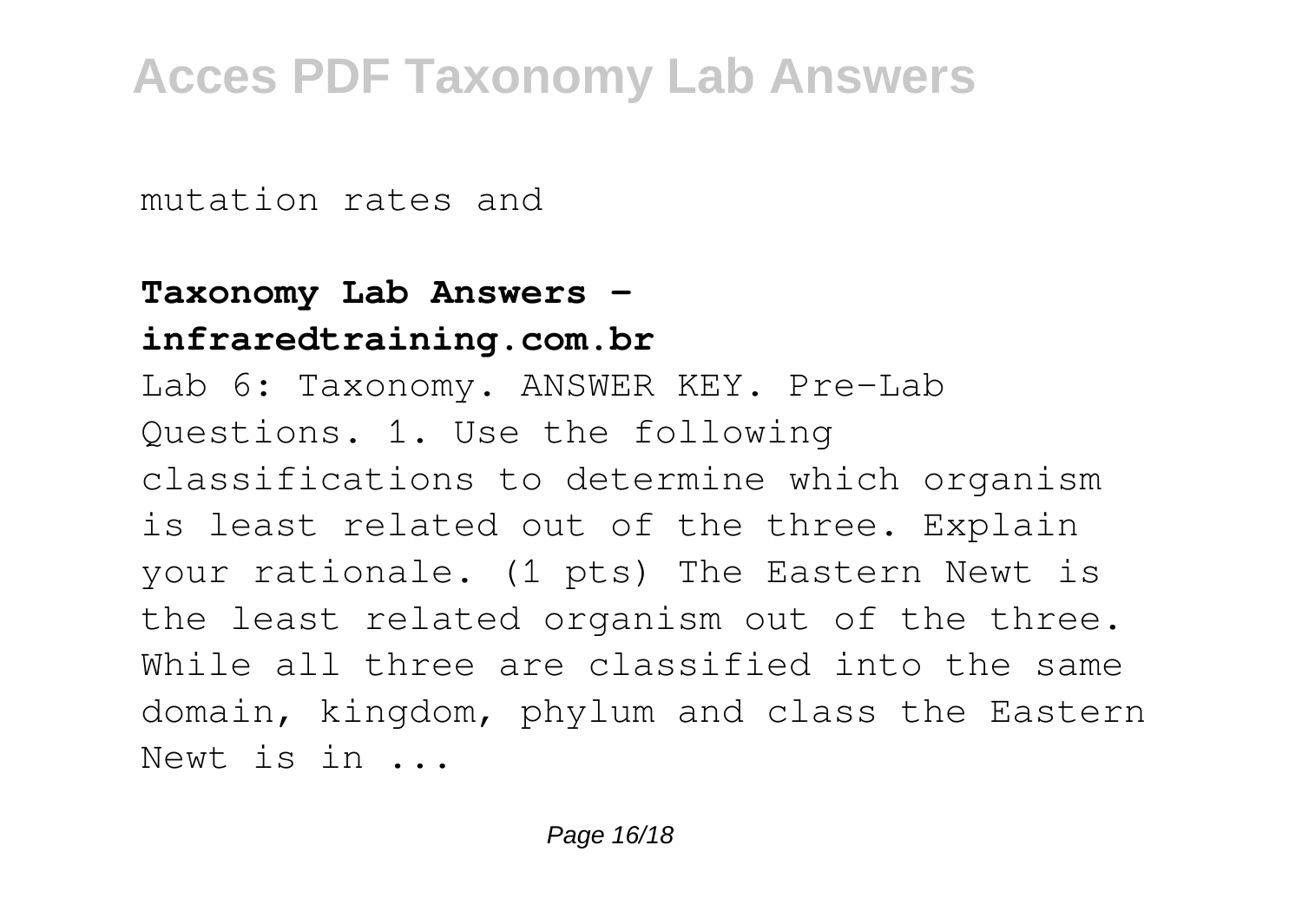#### **UMUC Biology 102 / 103 Lab 6: Taxonomy ANSWER KEY - Essaylink**

Lab 6: Taxonomy INSTRUCTIONS:  $\cdot$  On your own and without assistance, complete thisLab 6 Answer Form electronically and submit it via theAssignments Folder by the date listed on yourCourse Schedule (underSyllabus).

### **Biology 102/103 Lab 5: Meiosis, Lab 6: Taxonomy, Lab 7 ...**

You will add an introduction later. Write a short note describing each step of identifying and selecting snails as you work through the lab. Please take a screen shot of Page 17/18